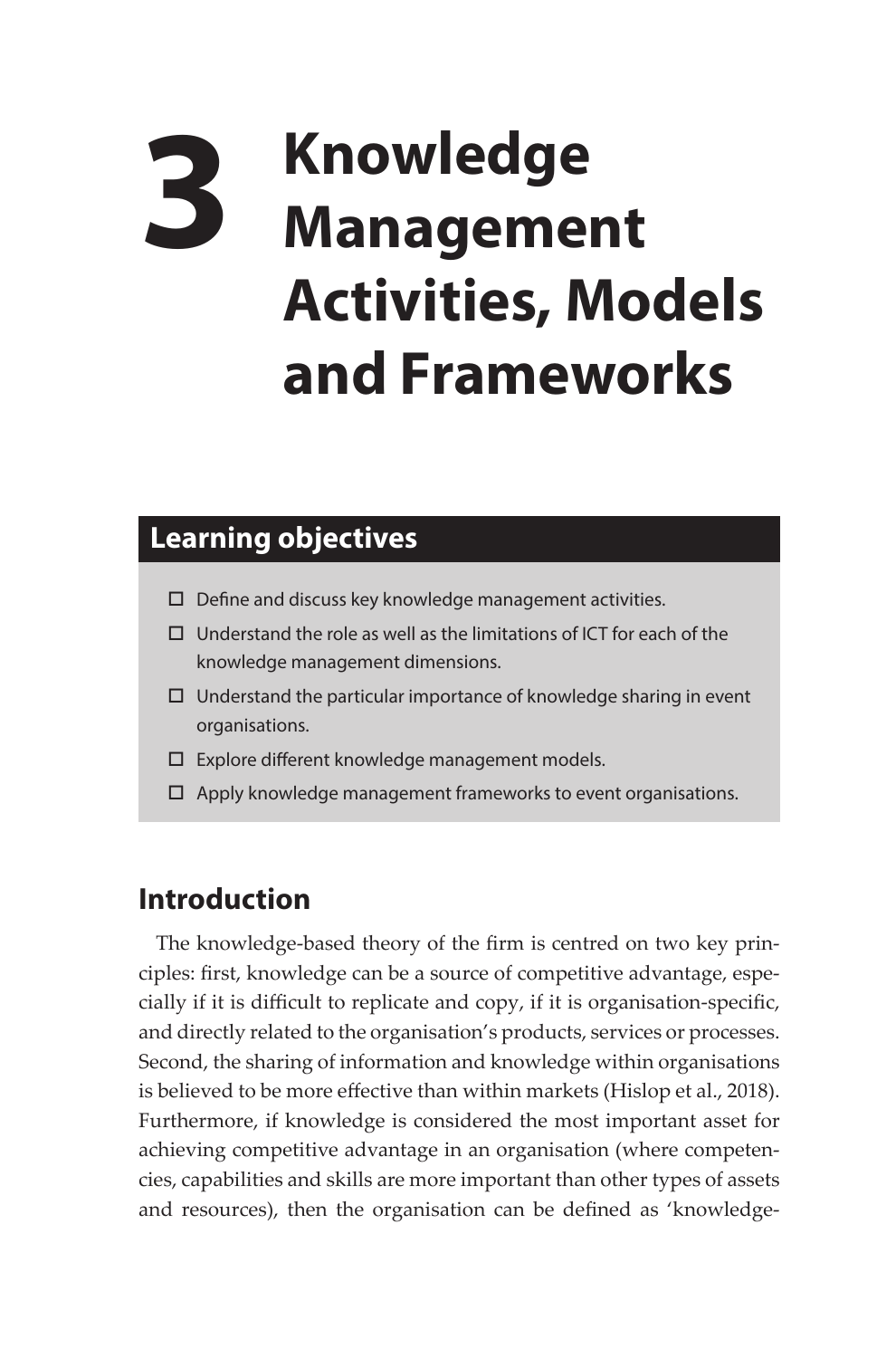intensive'. Or, as Nonaka and Takeuchi (1995: 7) famously argued, "the future belongs to people who use their heads instead of their hands." Knowledge-intensive firms can be described as companies with work that is intellectual and where the workforce consists of well-qualified employees. They can also be different to other, non-knowledge-intensive firms, in terms of their structure (i.e., less hierarchical), the character of their workforce, products and services (e.g., non-standardised products, high quality services, such as memorable experiences), as well as the nature of the work processes themselves (i.e., complex, creative, requiring collaboration between different teams and departments) (Alvesson & Kaerreman, 2001; Hislop et al., 2018). Taking these characteristics into account, event organisations can to some extent be classified as 'knowledge-intensive' and it is therefore important to effectively manage knowledge management activities and processes within these organisations.

Hislop et al. (2018: 79) nicely summarise a number of sources from the wider knowledge management literature that define an organisations' intellectual capital to consist of three elements, which together constitute the sum of all the knowledge used to gain organisational competitive advantage:

- *Human capital:* consists of all the knowledge, skills, abilities, and expertise residing in and used by individuals within the organisation;
- *Organisational capital*: is the collective institutional knowledge and organisational memory which has been codified/made explicit in databases and other repositories, systems, processes, and structures; and
- *Social capital*: is all the knowledge embedded in and available through personal relationships (networks between people) within the organisation. This implies that a certain element of trust between people needs to exist in order for them to share knowledge with each other. In other words, social capital is more than the sum of all the individual employees' capital, it is according to Dalkir (2017), the glue that holds them together.

All three types of capital underpin the process of knowledge management and are equally important. This chapter will first cover the most